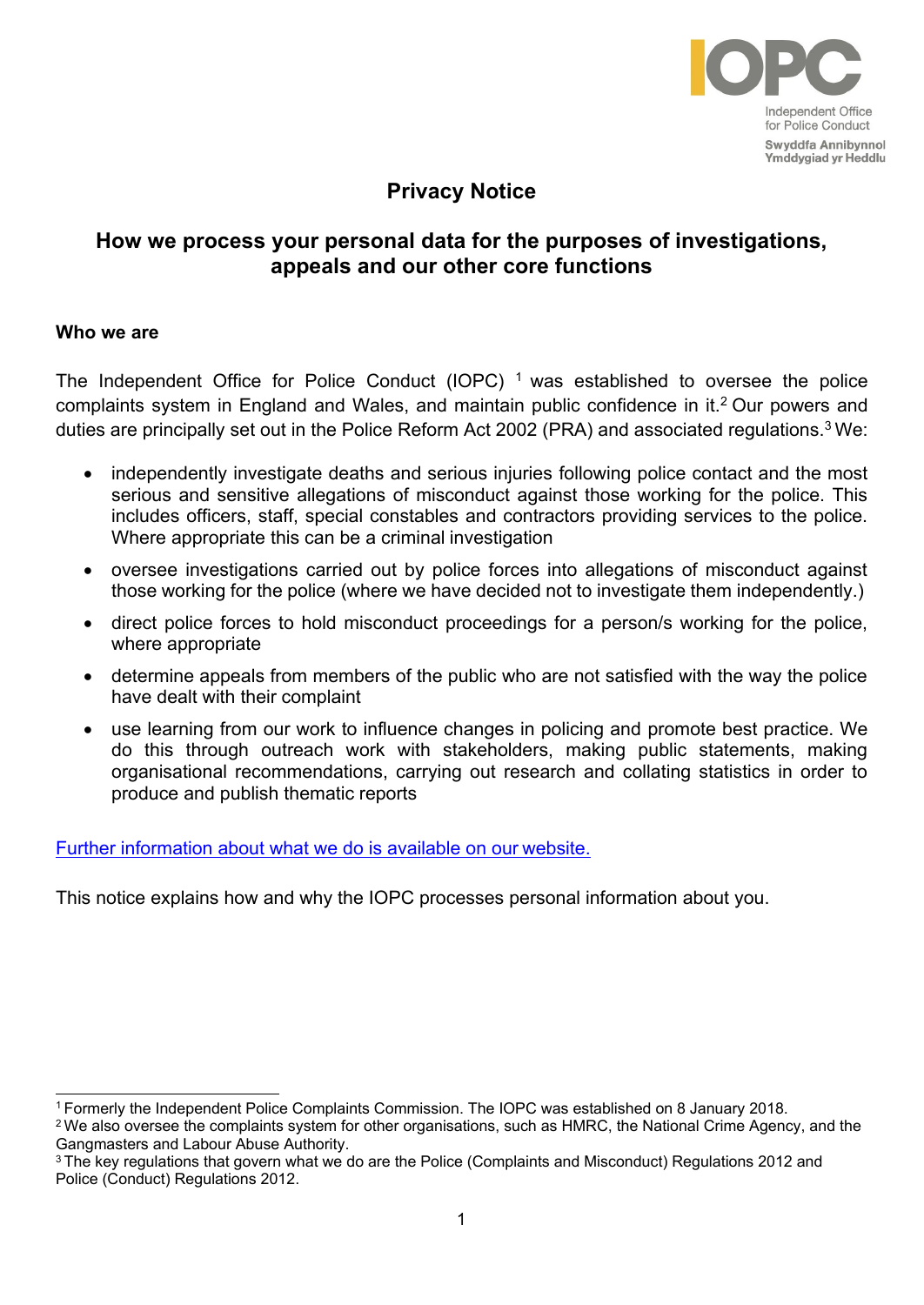### **Why we process information about you**

The IOPC is committed to respecting and protecting your privacy. The IOPC collects, processes and shares personal information in order to carry out our functions. If we process personal information about you, you are a "data subject." Below is a non-exhaustive list of categories of data subjects who we might process information about:

- complainants
- subjects or suspects (i.e. people whose conduct is under investigation)
- witnesses
- $\bullet$  interested persons<sup>4</sup>
- victims or survivors
- members of the public (i.e. who contact us with a general enquiry or who we speak to during an investigation but who are not witnesses)
- an individual acting on behalf of a police force or any other data subject
- experts
- medical professionals
- an academic conducting research
- a police and crime commissioner or equivalent or a member of his/her staff
- Member of Parliament
- a representative of an interest group or charity
- a journalist
- a coroner or a member of his/her staff
- a judge or a member of HM Courts and Tribunals Service
- a representative of another public body or government department

We collect and retain personal data that is relevant to the matters we are investigating, to the determination of an appeal or to any of our functions described above. We will share this data with third parties where necessary (please see the section "Who we share your data with" below).

We use your personal data to communicate with you if you are affected by our investigation as a victim, survivor, witness, subject or suspect, complainant or interested person. This includes communicating with you in connection with legal proceedings that are related to our investigation. We will also process your personal data in order to facilitate and process a compliant you may make or feedback you may give about the contact you have had with us. We may use your data for quality checking purposes.

We use personal data obtained during our investigations and appeal work in our strategic work including research and statistical analysis. We also use it to seek feedback from those affected by our work to help us make improvements. Where possible, we anonymise data. We include personal data in our public statements when it is in the public interest to do so.

We also obtain and process personal data for other statutory and legal obligations, including, but not limited to:

- responding to data subject requests under data protection legislation
- responding to Freedom of Information Act requests
- in connection with our duties under the Equality Act 2010
- in connection with our duties under Environmental Information Regulations

<sup>&</sup>lt;sup>4</sup> An "interested person" is usually a family member of a person who has died or been seriously injured following police contact, but may be anyone who the IOPC deems to have a sufficient interest in the matter under investigation.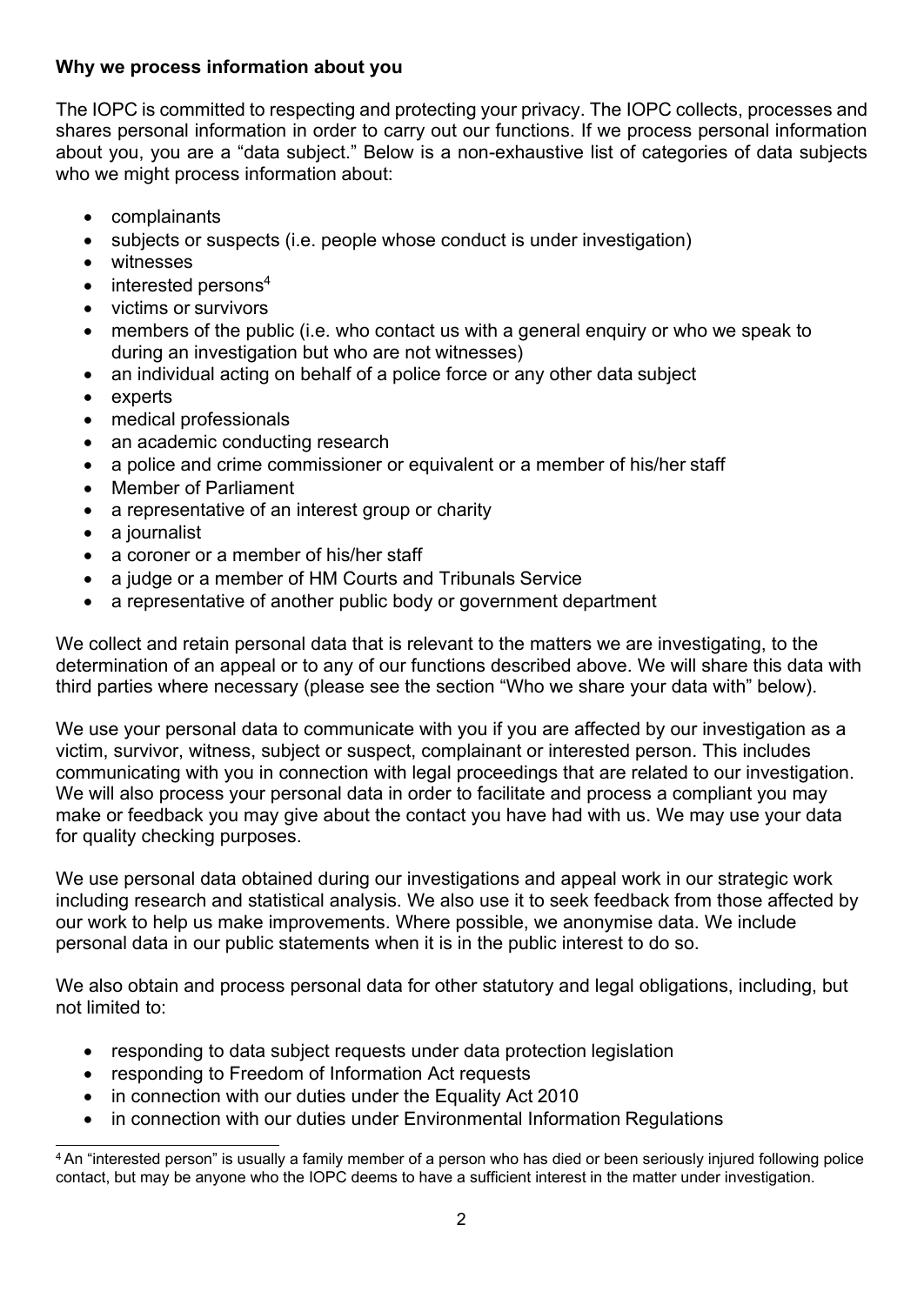We may also process your personal data if you are not directly involved in a particular investigation, but we come into contact with you for another reason that is related to our functions as set out above.

### **The kind of personal information might we collect and process**

#### Personal data

Personal data refers to any information by which a living individual can be identified. Individual identification can be by information alone or in conjunction with other information.

The personal data we collect about you may include, but is not limited to: name, address, other contact details (e.g. email and telephone numbers), sex, marital status, date and place of birth, nationality, employer, job title and employment history, family details including their relationship to you, your relationships with others, your car registration details, images of you including photographs and CCTV footage, location data or online identifier, financial details, national insurancenumbers.

#### Special category data

Certain categories of personal data have additional legal protections when being processed. These categories are: data about your health, racial or ethnic origin, political opinions, religious or philosophical beliefs, trade union membership, genetic data, biometric data or data concerning your sex life or sexual orientation

The special category data we collect about you may include, but is not limited to: medical records, finger prints, DNA, your race or ethnic origin and/or your religious beliefs (where, for example, we are investigating allegations of discrimination).

#### Criminal offence data

The processing of criminal offence data also has additional legal safeguards. Criminal offence data includes information about criminal allegations, criminal offences, criminal proceedings and criminal convictions.

The IOPC does not keep a comprehensive register of criminal convictions. However, owing to the nature of our investigations we often generate, or receive from third parties, data about criminal allegations, offences, proceedings and convictions.

### **Our legal basis for processing your data**

As a public body, it is necessary for us to process your personal, special category and criminal offence data in order to fulfil our functions under the PRA. These functions are carried out in the public interest.<sup>5</sup> Where the data is particularly sensitive or relates to criminal offences we will only process it where it is further necessary owing to a substantial public interest arising from maintaining public confidence in the police complaints system. <sup>6</sup>

<sup>5</sup>Article 6(1)(e) GDPR; section 8 DPA 2018.

 $6$  Article  $9(2)(g)$  GDPR; s.10 and part 2 (6) schedule 1, DPA 2018.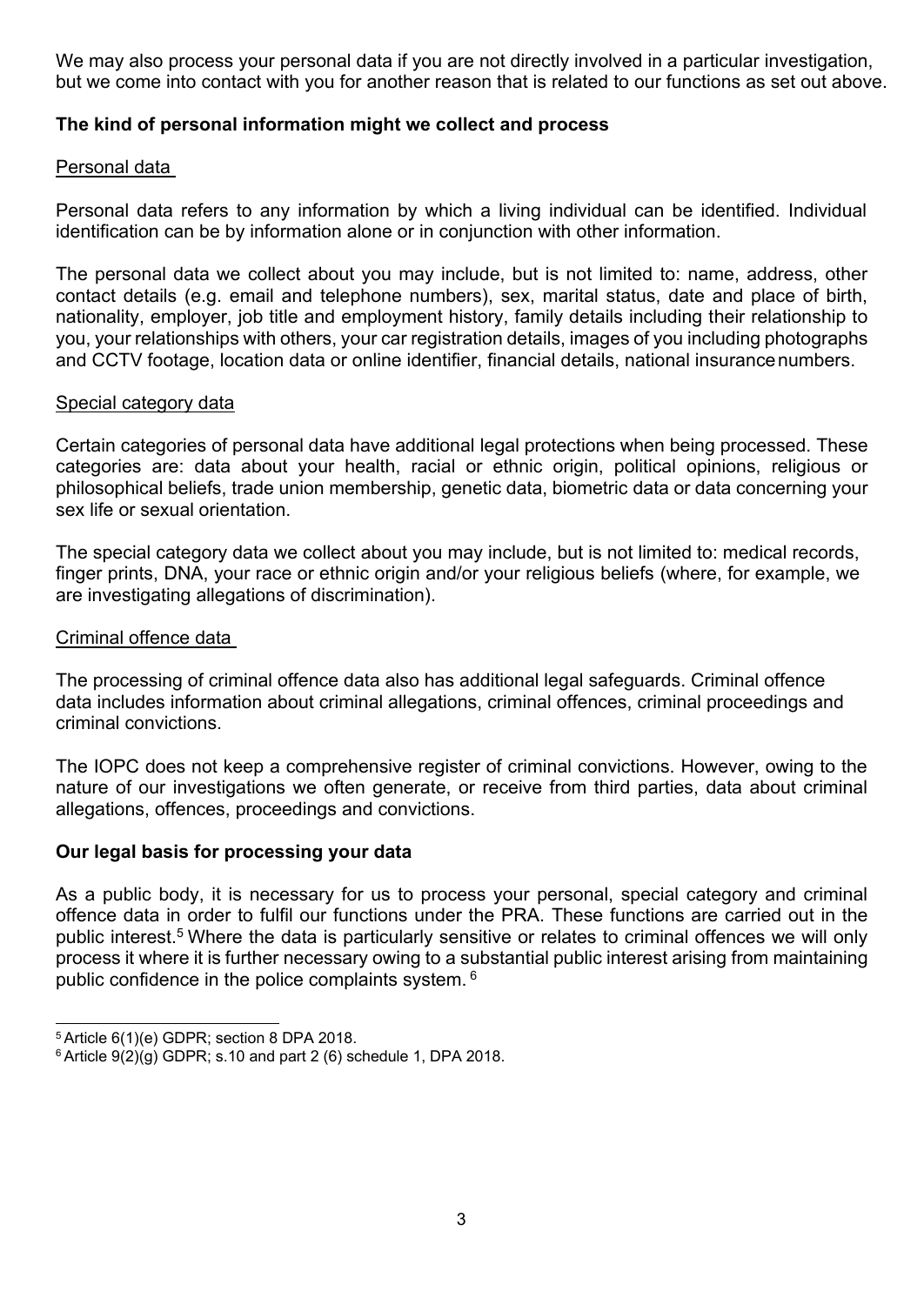### Processing for the purposes of law enforcement<sup>7</sup>

When we conduct an investigation for the purposes of law enforcement (for example, a criminal

investigation), the IOPC is a "competent authority" under the Data Protection Act 2018. In these situations, we must process your personal data in order to fulfil our statutory functions under the  $PRA<sup>8</sup>$  Where we process particularly sensitive data this will be because:

- it is necessary to do so owing to the substantial public interest that arises from us carrying out our functions under the PRA to maintain confidence in the police complaints system
- there is a wider public interest in securing the prevention, investigation and prosecution of criminal offences
- we are under a duty to provide police or other law enforcement agencies with personal data so that they can investigate a suspected offence

You can find [our appropriate policy document here.](https://policeconduct.gov.uk/sites/default/files/Documents/Who-we-are/Our-Policies/Appropriate_Policy_Document_Core_Functions.pdf) This provides further details about our approach to the processing of special category and criminal offence data.

### Personal data processed for dual purposes

There may be circumstances when it will be necessary to process all types of personal data for both law enforcement and non-law enforcement purposes. For example, there may be an investigation into several allegations of misconduct only some of which are potentially criminal. Personal data which we obtained for a law enforcement purpose may also be used in disciplinary investigations and proceedings and unsatisfactory performance proceedings. These purposes are authorised by the PRA and the associated regulations.

### **Who we share your data with**

We are required to share your data with third parties where we have a legal obligation to do so. We also share information with other public bodies and government departments in order to facilitate the exercise of their statutory or other public functions. The categories of persons we share your personal data with are:

- the College of Policing
- coroners
- the Crown Prosecution Service
- courts and tribunals
- **inquiries**
- government bodies
- the Information Commissioners' Office
- police forces and other law enforcement agencies
- the Criminal Case Review Commission
- regulatory bodies or ombudsmen, including HMICFRS, HMIP, the Health and Safety Executive, the General Medical Council and the Nursing and Midwifery Council
- professional advisers, experts and consultants

We share personal data with complainants, interested persons and subjects/suspects in our investigations and with stakeholders where it is necessary to do so for the proper performance of our functions under the PRA.

8 Part 3, chapter 2 (35) (2)(b) DPA 2018.

<sup>7</sup>Law enforcement is defined in Part 3, chapter 1, s.31 Data Protection Act 2018 as: *"the prevention, investigation, detection or prosecution of criminal offences or the execution of criminal penalties including the safeguarding against and prevention of threats to public security."*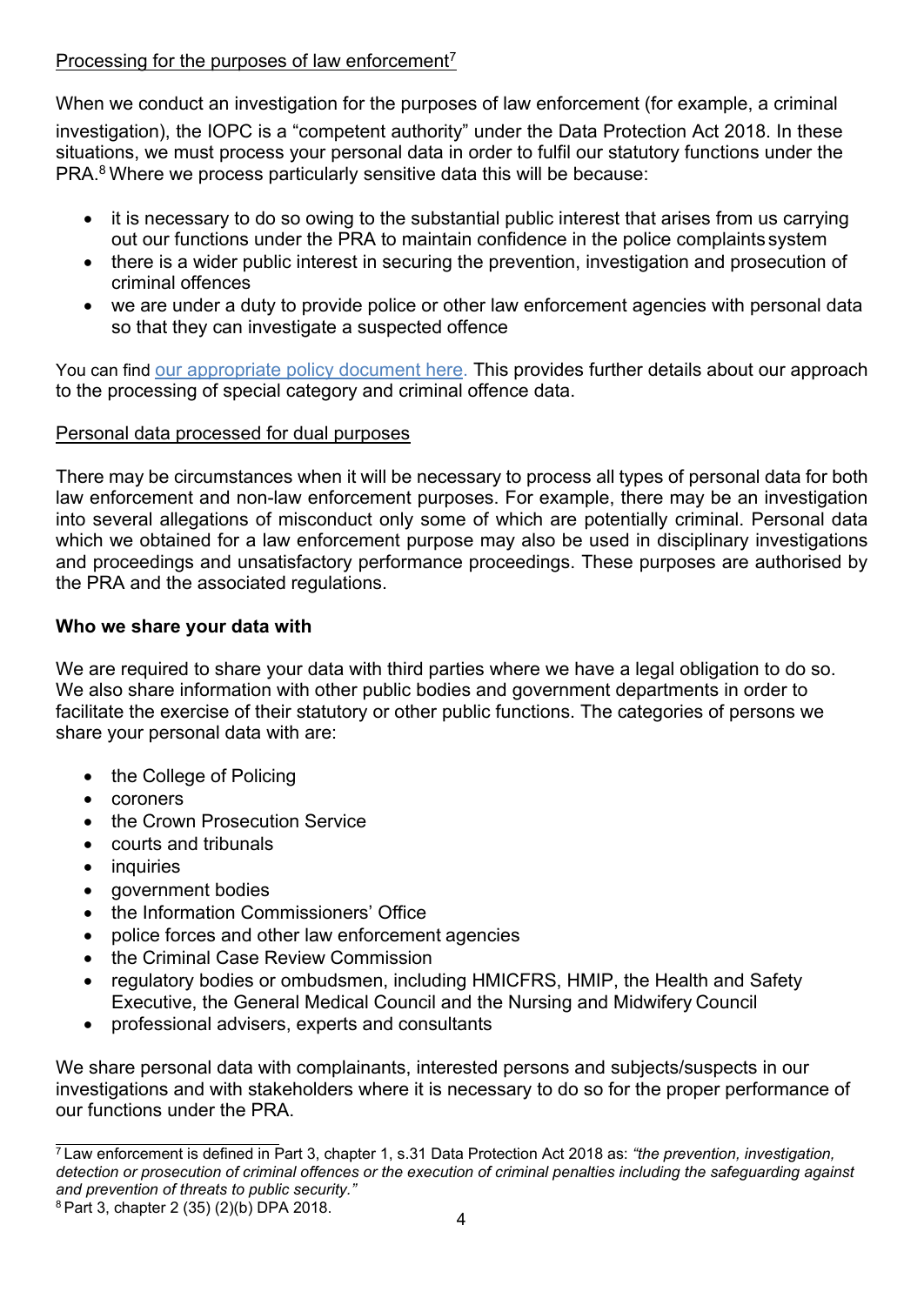### **Automated decision making**

Currently, the IOPC undertakes no automated decision making in relation to your personal data.

### **How long we will keep your data**

The IOPC has a retention and disposal schedule, which lists the data we hold and how long we hold it for. To find out how long we keep your data please see our retention and disposal schedule [here.](https://www.policeconduct.gov.uk/sites/default/files/Documents/Who-we-are/Our-Policies/IOPC_Retention_and_Disposal_Schedule_2021.xlsx)

### **Your rights in relation to the data we hold**

Data protection legislation provides you with a number of rights relating to your personal data. These rights are subject to some specific exemptions. Your rights may include:

- the right to access your data
- the right to have your data corrected if it is wrong or incomplete
- the right to request restrictions to the processing of your data
- the right to object to your data being processed
- the right to have your data erased
- the right to be informed about how your data is processed
- rights around automated decision making and data portability

You should keep us informed of any changes to your information so that we can be confident that the data we hold about you is accurate.

[To understand more about these rights are and how to exercise them please see our website.](https://www.policeconduct.gov.uk/who-we-are/accountability-and-performance/requesting-information-us)

### **Our Data Controller and Data Protection Officer**

Our data controller is the Director General. The data controller has overall control over the purpose for which and the manner in which we obtain and process personal data.

The IOPC has a designated Data Protection Officer and a Freedom of Information and Data Protection Team. If you have any queries or concerns about exercising your data rights or the way in which we collect, handle or process your data, please contact the team either via the contact us page of our website or by emailing [dpo1@policeconduct.gov.u.k](mailto:dpo1@policeconduct.gov.uk)

Alternatively you can contact our switchboard on 0300 020 0096 between 9am and 5pm, Monday to Friday.

### **Your right to complain to the Information Commissioner**

If you are unhappy with any aspect of the way in which we have processed your personal data, you have the right to make a complaint to the Information Commissioner's Office:

Wycliffe House, Water Lane, Wilmslow, Cheshire, SK9 5AF [www.ico.org.uk](http://www.ico.org.uk/) Tel: 0303 123 1113 [casework@ico.org.uk](mailto:casework@ico.org.uk)